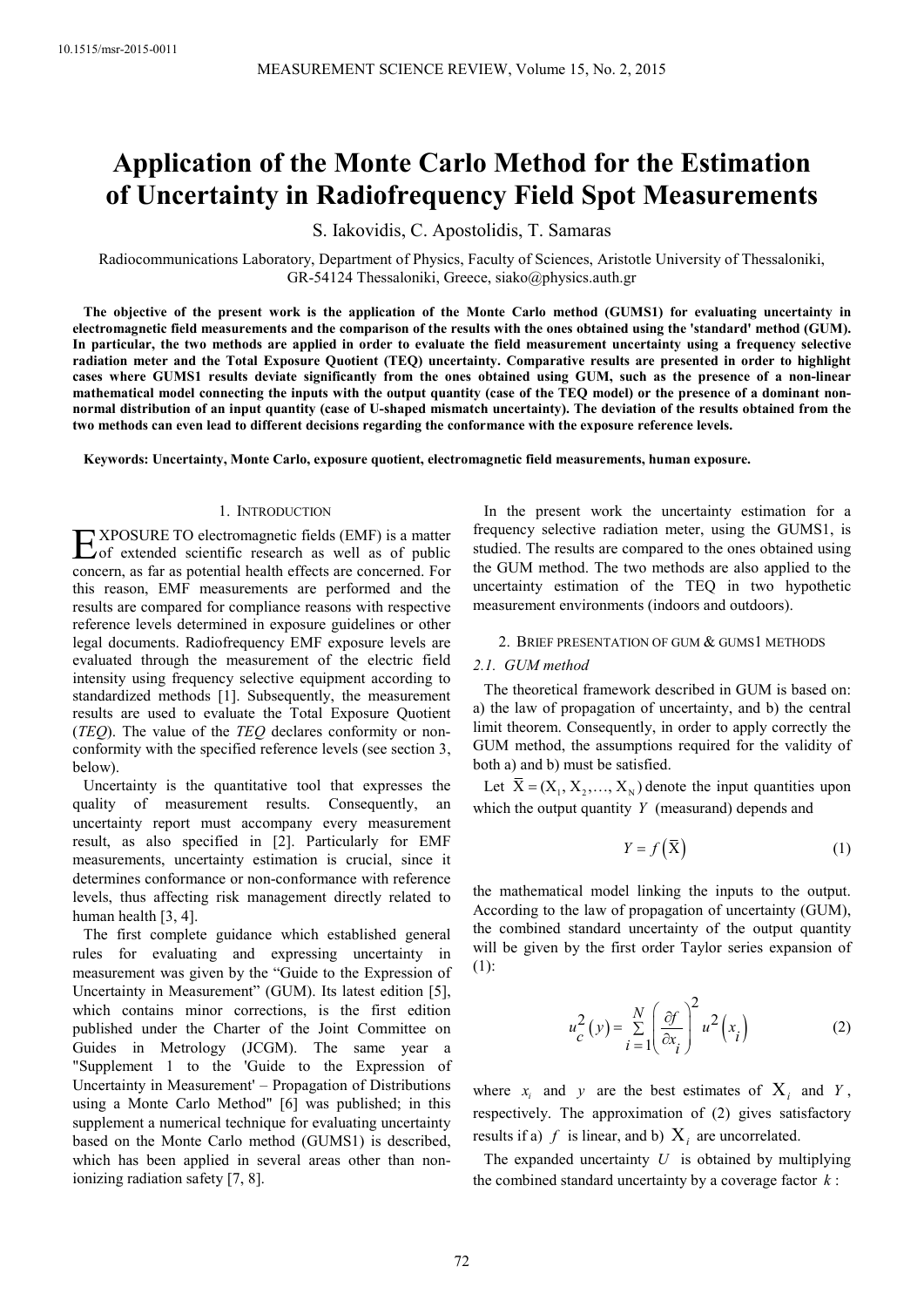$$
U = k u_c(y) \tag{3}
$$

Thus, a coverage interval  $[y-U, y+U]$  is specified that encompasses a large fraction of the values of the measurand (e.g. 95 % for *k* =1.96, assuming a normal distribution for the measurand).

According to the central limit theorem, the distribution of the output quantity *Y* will be approximately normal with expectation

$$
E(Y) = \sum_{i=1}^{N} c_i E(X_i)
$$
 (4)

and variance

$$
\sigma^2(Y) = \sum_{i=1}^N c_i^2 \sigma^2(X_i)
$$
 (5)

if a) 1 *N*  $\sum_{i=1}$ **c**<sub>i</sub> $\sum_i$ **i**  $Y = \sum c_i X_i$  $=\sum_{i=1}c_iX_i$ , b)  $X_i$  are independent, and c)  $\sigma^2(Y)$  is

much larger than any single component  $c_i^2 \sigma^2(X_i)$  of a non-

normally distributed Χ*<sup>i</sup>* [5].

Summarizing the application conditions of both central limit theorem and the law of uncertainty propagation, one can say that: a) If the model is not linear and/or the inputs are not uncorrelated, the central limit theorem and the law of propagation of uncertainty as expressed in (2), do not apply; b) if the model is linear, the input quantities uncorrelated but there is a dominant non-normally distributed input quantity, then the law of propagation of uncertainty applies but the central limit theorem does not.

It is worth mentioning that in case b) the uncertainty estimation is feasible via (2) but not the estimation of the coverage interval limits, since the type of the distribution is not known.

# *2.2. GUMS1 method*

The method for uncertainty estimation described in GUMS1 [6], includes the application of the Monte Carlo method (GUMS1) which is based on the 'propagation of distributions'. Utilizing this method, a probability density function (PDF) for the output quantity is obtained which is further used to obtain the expected value for *Y* , its standard uncertainty and the coverage interval for a specified probability.

More specifically, the input quantities are determined, a PDF is assigned to each one of them, a number of M samples are drawn from the PDFs for the input quantities, and a number of M values for *Y* are calculated using the measurement model (1). The M values ( $y_r$ ,  $r = 1,...M$ ) are used to calculate the expectation  $y$  of  $Y$  as the average:

$$
y = \frac{1}{M} \sum_{r=1}^{M} y_r
$$
 (6)

and the standard uncertainty  $u(y)$  as the standard deviation:

$$
u(y) = \sqrt{\frac{1}{M-1} \sum_{r=1}^{M} (y_r - y)^2}
$$
 (7)

Two different options are suggested by [6] for the coverage interval estimation: a) The probabilistically symmetric coverage interval is calculated by symmetrically subtracting the values from the two distribution limits that do not belong to it, b) The shortest coverage interval is calculated by selecting the shortest of all intervals for the specified coverage probability.

The application of the GUMS1 method is preferable to that of GUM in cases where the model is non-linear or there are one or more dominant non-normally distributed input quantities. However, it requires more computational time compared to GUM.

## 3. GUMS1 METHOD APPLIED TO EMF MEASUREMENTS

In radiofrequency EMF measurements the measured quantity is the electric field intensity, E(V/m). The measurements are made using a frequency selective radiation meter, the uncertainty of which depends on the frequency band, as the manufacturer specifies (Table 1.). The conformance with the exposure reference levels is checked via TEQ:

$$
TEQ = \sum_{j=1}^{K} \frac{E_{meas,j}^2}{E_{lim,j}^2}
$$
 (8)

where  $E_{meas,j}$  is the measured E-field value in the j-th frequency band,  $E_{\text{lim},j}$  the stricter (arithmetically higher) reference level in that frequency band, and Κ the number of the frequency bands that are measured.  $TEQ < 1$  manifests conformity with exposure reference levels, whereas *TEQ* > 1 manifests non-conformity.

#### *3.1. Uncertainty estimation of a frequency selective meter*

The components of uncertainty for different frequency bands were taken from the manufacturer's datasheet. They are included in Table 1. both in linear  $(\%)$  and logarithmic (dB) terms.

The GUM and GUMS1 methods were applied with two different considerations, as far as the distribution of the inputs is concerned:

A) Application of manufacturer's distribution type regarding linear terms  $(\% )$ .

B) Application of manufacturer's distribution type regarding logarithmic terms (dB).

The two considerations above were chosen because they are frequently met in most datasheets or calibration certificates of various manufacturers and calibration laboratories.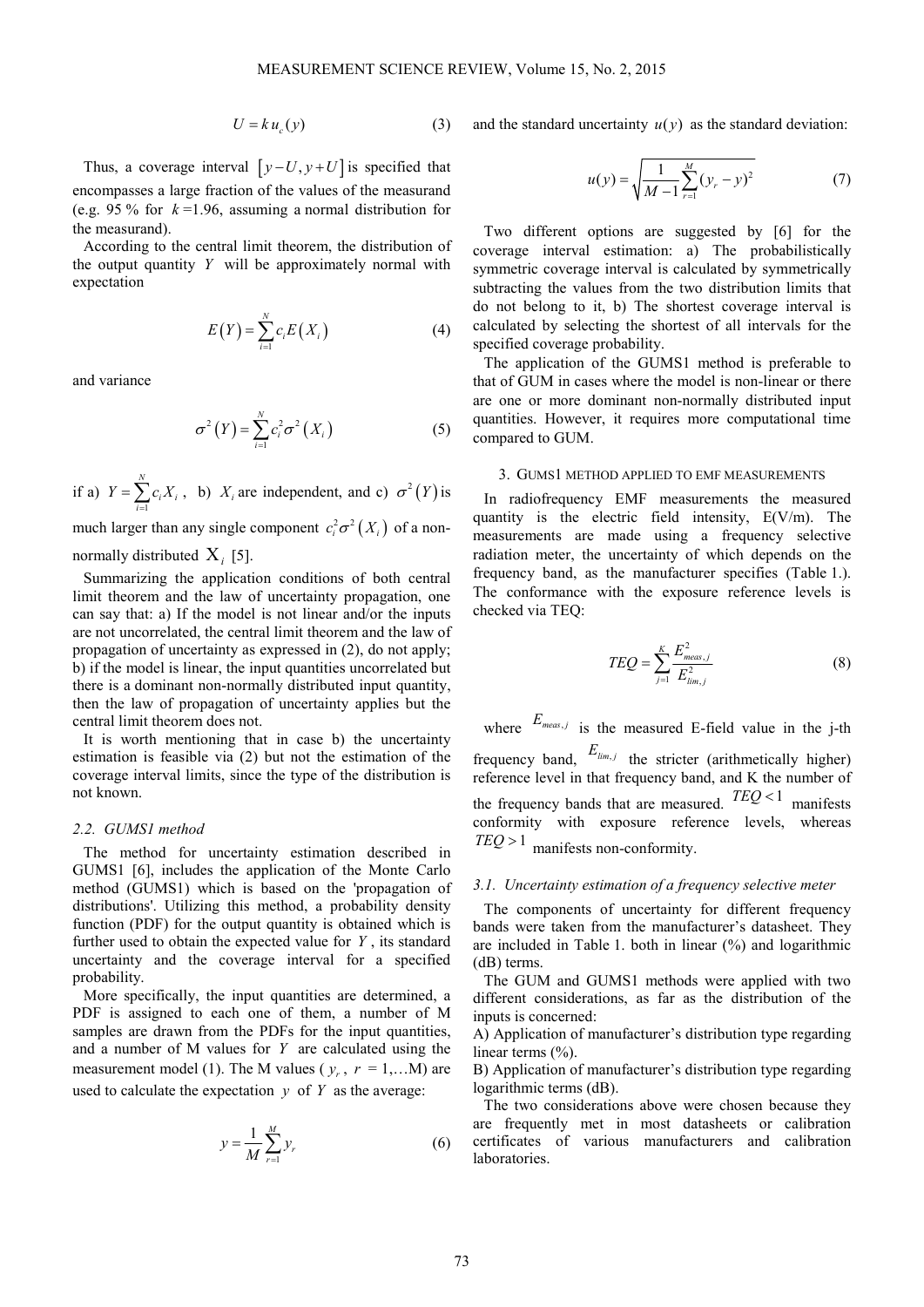|                                                |                      | 75-300 MHz               |                        | 900-1400 MHz             |                        | $1.8 - 2.2$ GHz          |                        | $2.2 - 2.7$ GHz          |                        |
|------------------------------------------------|----------------------|--------------------------|------------------------|--------------------------|------------------------|--------------------------|------------------------|--------------------------|------------------------|
| Components of<br>Uncertainty                   | Distribution         | Standard uncertainty     |                        | Standard uncertainty     |                        | Standard uncertainty     |                        | Standard uncertainty     |                        |
|                                                |                      | $\%$                     | dB                     | $\frac{0}{0}$            | dB                     | $\frac{0}{0}$            | dB                     | $\frac{0}{0}$            | dB                     |
| Uncertainty level of<br>basic unit             | Normal               | 6.9                      | 0.56                   | 6.9                      | 0.56                   | 6.9                      | 0.56                   | 6.9                      | 0.56                   |
| Calibration<br>uncertainty of<br>antenna       | Normal               | 6.2                      | 0.51                   | 9.6                      | 0.77                   | 6.2                      | 0.51                   | 6.2                      | 0.51                   |
| "Ellipse Ratio" of<br>antenna                  | Rectangular          | 3.4                      | 0.29                   | 5.6                      | 0.46                   | 10.9                     | 0.87                   | 12.9                     | 1.01                   |
| Mismatch<br>uncertainty: basic<br>unit-antenna | U-shape              | 10.4                     | 0.84                   | 8.4                      | 0.69                   | 5.6                      | 0.46                   | 6.1                      | 0.51                   |
| <b>GUM</b>                                     | 95%                  | $[-28.12,$<br>$+28.12$ ] | $[-2.29,$<br>$+2.29$ ] | $[-30.47,$<br>$+30.47$ ] | $[-2.47,$<br>$+2.47$ ] | $[-30.12,$<br>$+30.12$ ] | $[-2.43,$<br>$+2.43$ ] | $[-33.36,$<br>$+33.36$   | $[-2.67,$<br>$+2.67$ ] |
| GUMS1(A)                                       | coverage<br>interval | $[-25.06,$<br>$+29.34$ ] |                        | $[-27.68,$<br>$+32.90$ ] |                        | $[-27.02,$<br>$+32.03$ ] |                        | $[-29.47,$<br>$+35.34$ ] |                        |
| GUMS1(B)                                       | limits               |                          | $[-2.21,$<br>$+2.21$ ] |                          | $[-2.45,$<br>$+2.45$ ] |                          | $[-2.38,$<br>$+2.38$ ] |                          | $[-2.59,$<br>$+2.59$ ] |

Table 1. Uncertainty estimation results of electric field measurements using frequency selective meter with GUM and GUMS1 methods.



Fig.1. Distributions and 95 % coverage interval limits for the output quantity according to GUM (red, line) and GUMS1 (blue, histogram) for the frequency band 1.8-2.2 GHz, for the two different considerations (A and B) described in the text.

The mathematical model linking the inputs to the output is not given by the manufacturer. The multiplicative model was chosen [9],

$$
Y = X_1 \, X_2 \, X_3 \, X_4 \tag{9}
$$

in case where the inputs are expressed in linear terms  $(\%)$ which is equivalent to the additive:

$$
Y = X_1 + X_2 + X_3 + X_4 \tag{10}
$$

if the inputs are expressed in logarithmic terms (dB).

The uncertainty was evaluated using the two methods (GUM and GUMS1) for both considerations A and B. In order to determine the number of Monte Carlo trials M, the

adaptive Monte Carlo method was implemented in MATLAB, [10]. The outcome is that for  $M=10<sup>7</sup>$  the result is correct to two significant decimal digits. The probabilistically symmetric coverage interval was selected instead of the shortest. Due to the probabilistically symmetric coverage interval's symmetry, there is equal probability (2.5 %) of exceeding either its upper or lower limit. Consequently, it is more appropriate to compare with the interval estimated using GUM, which is also probabilistically symmetric. The results are presented in Table 1., where the limits of the 95 % coverage interval were selected as a means of comparison between the two methods. Fig.1. illustrates the distributions of the output quantity and the coverage interval limits for both methods and for the two different considerations (A and B), in the frequency band 1.8- 2.2 GHz, as an example.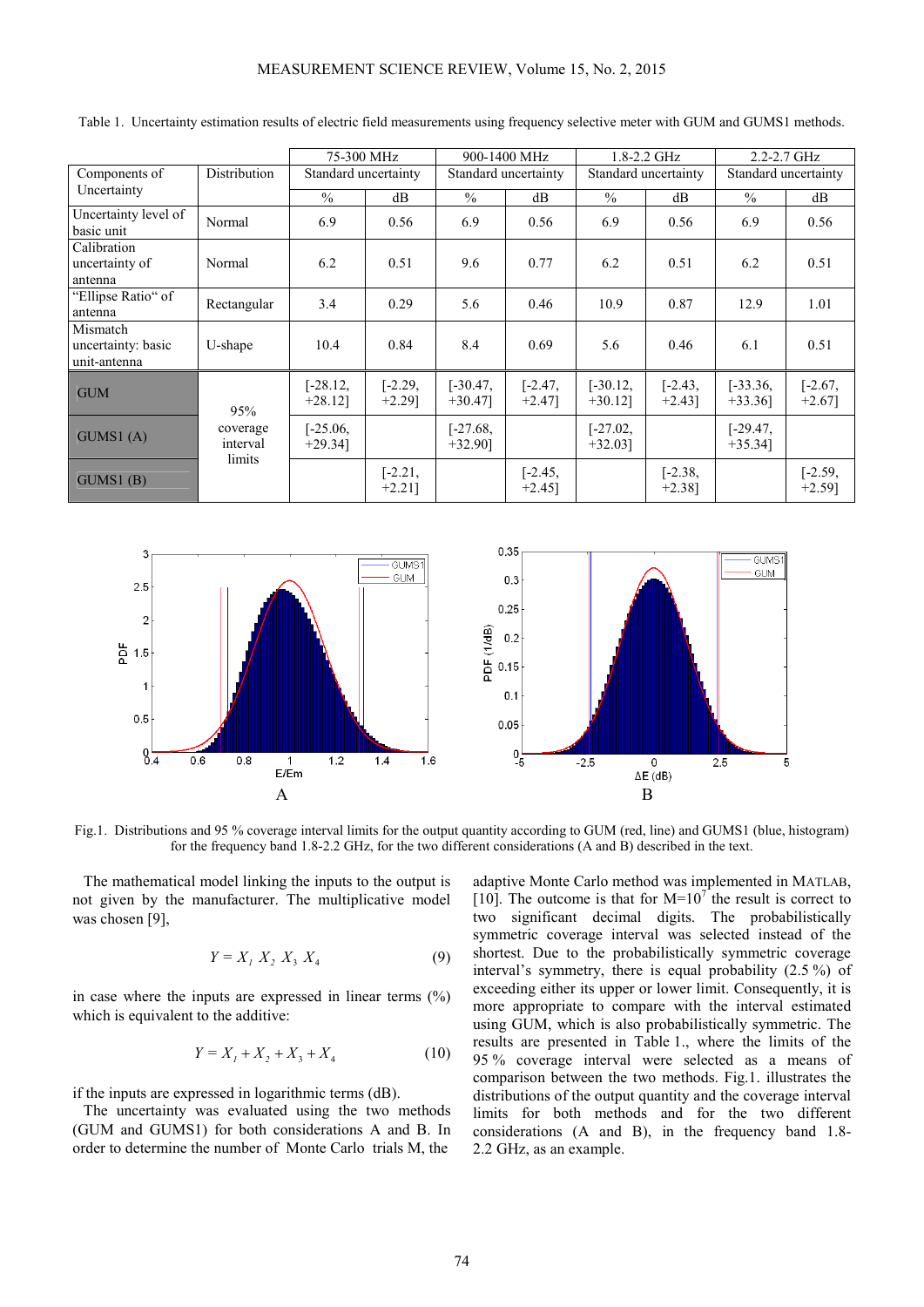### *3.2. Total Exposure Quotient (TEQ) uncertainty estimation*

The results presented above, and especially those of consideration A, were used for the uncertainty estimation of the *TEQ* (8) in two different hypothetic measurement environments: indoors and outdoors. The consideration A was selected instead of B, since in the manufacturer's datasheet, the uncertainty estimation using the GUM method is made considering linear terms  $(\% )$ .

In the indoor environment we considered emissions from DECT cordless telephone and WiFi transceivers. Consequently, only emissions in the two corresponding frequency bands were considered, i.e. 1.8-2.2 GHz and 2.2- 2.7 GHz. In the outdoor environment we considered emissions from radio broadcast (FM) and from mobile telephony (GSM, DCS, UMTS). As a result, emissions in the frequency bands 75-300 MHz, 900-1400 MHz, and 1.8- 2.2 GHz were considered.

For the choice of the hypothetically measured value two different scenarios were used:

1) 
$$
E_{meas,j} = E_{lim,j} - 2 u_{c,j} E_{lim,j}
$$
  
2)  $E_{meas,j} = E_{lim,j}/2$ 

where  $E_{\text{lim, }j}$  is the stricter reference level in the *j*-th frequency band and  $u_{c,j}$  the standard combined uncertainty in that band (according to GUM). In other words, in the former scenario the measured field is assumed to have a value that approaches the reference level, whereas in the latter scenario the electric field is only half of the reference level. The adaptive method and a value of  $10<sup>7</sup>$  for M were used for the calculations, as well. The probabilistically symmetric coverage interval was chosen for the reason mentioned above. The results are presented in Table 2. and Fig.2. and Fig.3.

Table 2. Results of *TEQ* uncertainty estimation using GUM and GUMS1 methods.

| Measurement<br>environment | Scenario       | <b>GUM</b> |        |                                            |                                            | GUMS1      |        |                                            |                                            |  |
|----------------------------|----------------|------------|--------|--------------------------------------------|--------------------------------------------|------------|--------|--------------------------------------------|--------------------------------------------|--|
|                            |                | <b>TEQ</b> | u(TEQ) | 95%<br>coverage<br>interval<br>lower limit | 95%<br>coverage<br>interval<br>upper limit | <b>TEQ</b> | u(TEQ) | 95%<br>coverage<br>interval<br>lower limit | 95%<br>coverage<br>interval<br>upper limit |  |
| Indoor                     |                | 0.91       | 0.21   | 0.51                                       | 1.32                                       | 0.94       | 0.22   | 0.58                                       | 1.41                                       |  |
|                            | 2              | 0.50       | 0.11   | 0.28                                       | 0.72                                       | 0.51       | 0.12   | 0.31                                       | 0.77                                       |  |
| Outdoor                    |                | 1.46       | 0.25   | 0.96                                       | 1.96                                       | 1.50       | 0.26   | 1.04                                       | 2.06                                       |  |
|                            | $\mathfrak{D}$ | 0.75       | 0.13   | 0.49                                       | 1.01                                       | 0.77       | 0.14   | 0.53                                       | 1.06                                       |  |



Fig.2. Total Exposure Quotient uncertainty estimation results using GUM and GUMS1 methods.